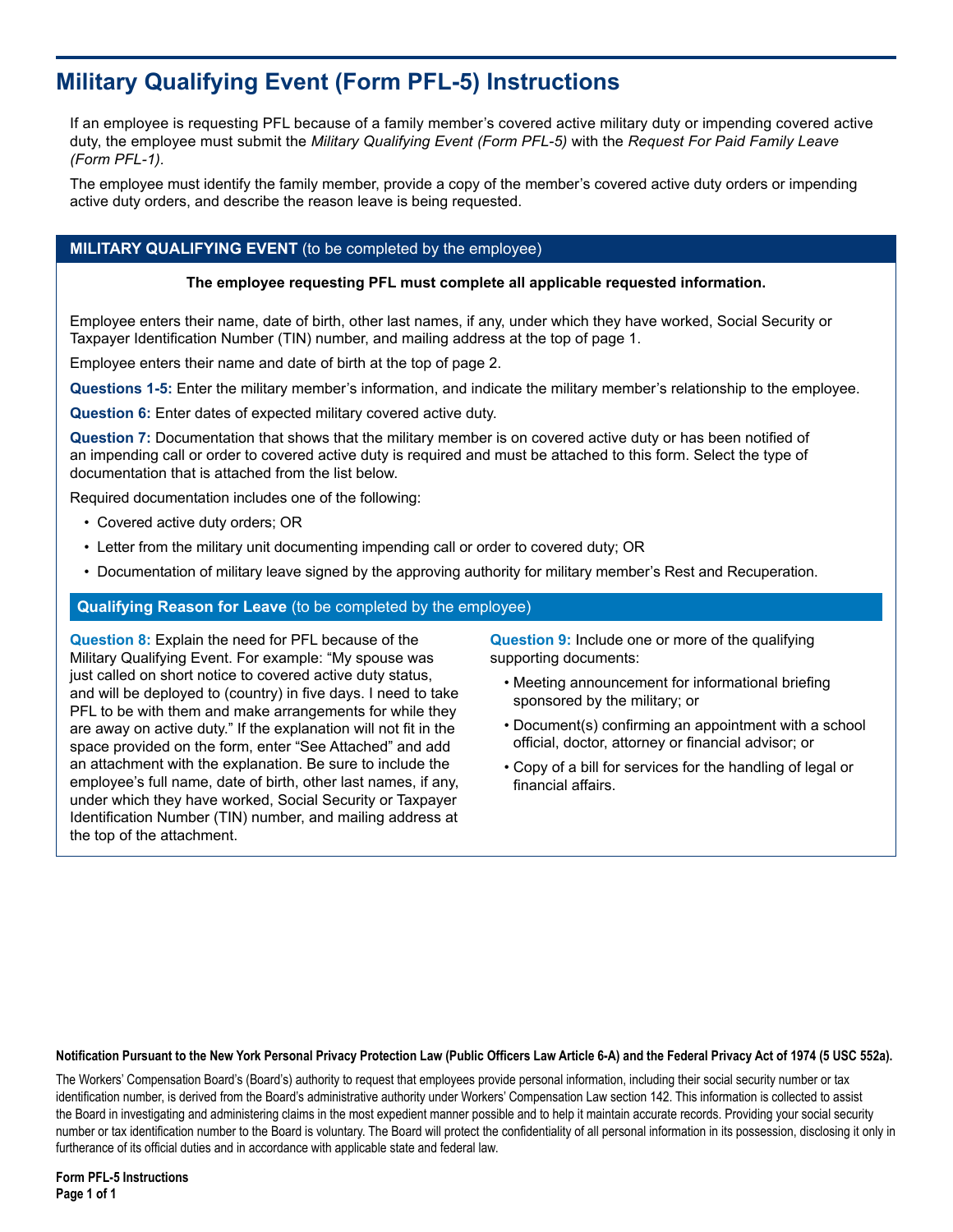

Standard Security Life Insurance Company P.O. Box 25339, Farmington, NY 14425 Phone: 800-477-0087 | Fax: 585-398-2854

Email: claims@sslicny.com

**Request For Paid Family Leave**

Military Qualifying Event (Form PFL-5)

**INSTRUCTIONS INCLUDED WITH FORM**

| TO BE COMPLETED BY THE EMPLOYEE                                                                                   |                                                                                                                  |
|-------------------------------------------------------------------------------------------------------------------|------------------------------------------------------------------------------------------------------------------|
| Employee's name (first name, middle initial, last name)                                                           | Employee's date of birth (MM/DD/YYYY)                                                                            |
| Other last names, if any, under which employee has worked                                                         | <b>Employee's Social Security Number or TIN</b>                                                                  |
| <b>Employee's mailing address</b>                                                                                 |                                                                                                                  |
| Mailing address                                                                                                   |                                                                                                                  |
| City, State                                                                                                       | Zip code<br>Country (if not U.S.A.)                                                                              |
|                                                                                                                   |                                                                                                                  |
| MILITARY QUALIFYING EVENT (to be completed by the employee)                                                       |                                                                                                                  |
| 1. Name of military member on covered active duty or impending call to covered active duty status (international  |                                                                                                                  |
| deployment) (first name, middle initial, last name)                                                               |                                                                                                                  |
| Military member's date of birth (MM/DD/YYYY)<br>2.                                                                |                                                                                                                  |
| Military member's gender<br>Male<br>Female<br>3.                                                                  | Not designated/Other                                                                                             |
| 4. Military member's mailing address                                                                              |                                                                                                                  |
| Mailing address                                                                                                   |                                                                                                                  |
|                                                                                                                   |                                                                                                                  |
| City, State                                                                                                       | Country (if not U.S.A.)<br>Zip code                                                                              |
| 5. The above-named military member is employee's:                                                                 | Domestic partner<br>Child<br>Parent<br>Spouse                                                                    |
| 6. Period of military member's covered active duty (MM/DD/YYYY)                                                   |                                                                                                                  |
| $\prime$<br>to<br>I                                                                                               |                                                                                                                  |
| 7. Please select one of the following and attach the indicated document to support that the military member is on |                                                                                                                  |
| covered active duty or impending call or order to covered active duty status:                                     |                                                                                                                  |
| Letter of impending call or order to covered duty<br>Covered active duty orders                                   | Documentation of military leave signed by the approving<br>authority for military member's Rest and Recuperation |
| Qualifying Reason For Leave (to be completed by the employee)                                                     |                                                                                                                  |
| 8. What is the reason employee is requesting PFL? (One or more reasons may be selected.)                          |                                                                                                                  |
|                                                                                                                   |                                                                                                                  |
| Arranging for child care                                                                                          | Acting as military member's representative before a federal, state, or local agency for purpose of               |
| Arranging for parental care                                                                                       | obtaining, arranging, or appealing military service benefits                                                     |
| Counseling                                                                                                        | Attending any event sponsored by the military or military service organizations                                  |
| Other<br>Making financial arrangements                                                                            |                                                                                                                  |
| Making legal arrangements                                                                                         |                                                                                                                  |
| 8a. If short notice deployment, provide the exact date the military member received notification:<br>(MM/DD/YYYY) |                                                                                                                  |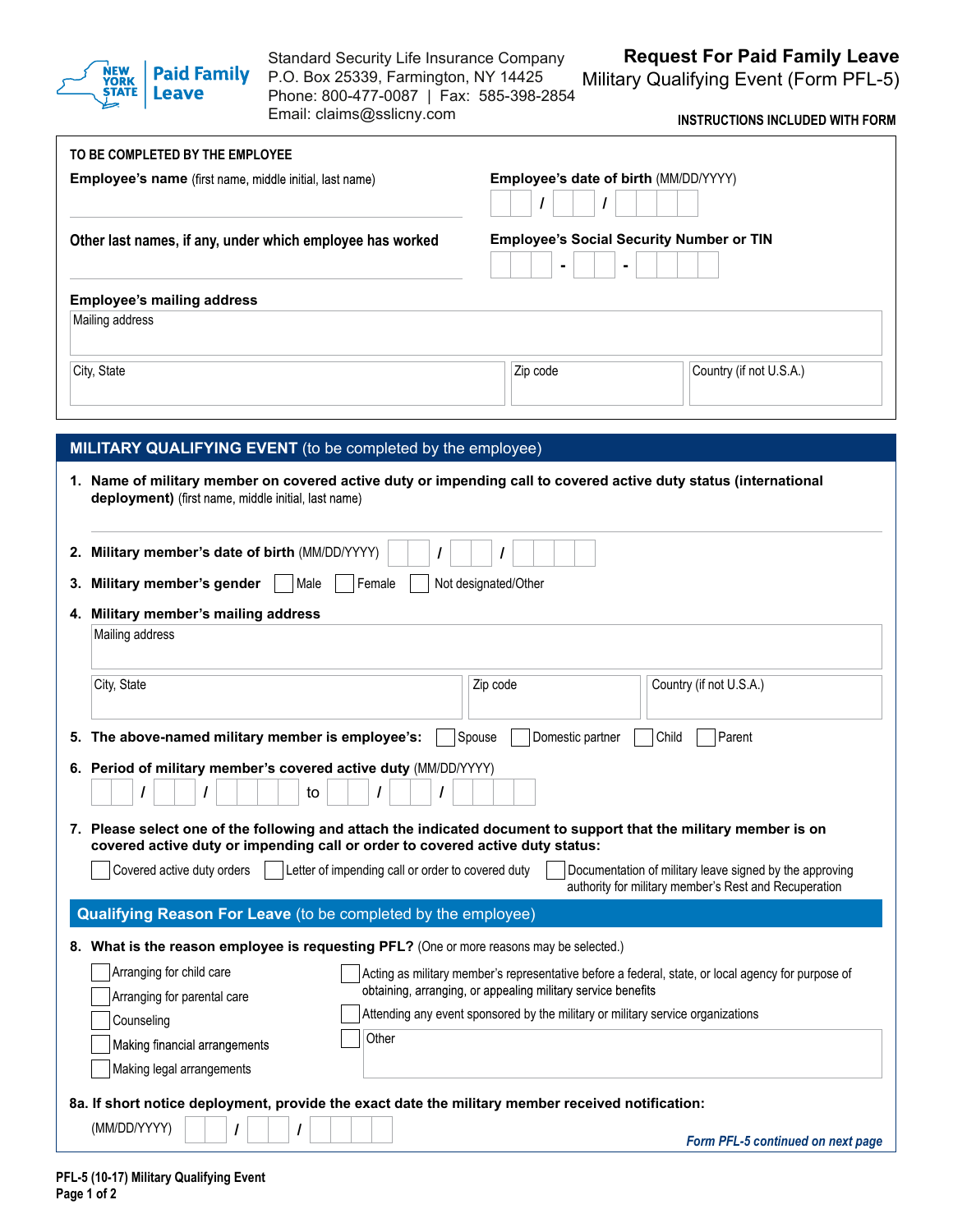| <b>FORM PFL-5 - CONTINUED FROM PRIOR PAGE</b>                                                                          | Standard Security Life Insurance Company P.O. Box 25339, Farmington, NY 14425<br>Phone: 800-477-0087   Fax: 585-398-2854   Email: claims@sslicny.com                                                                                                                                                                                                                                                                                                                                                                                                                                                                                                                                                                                                                                                                                                                                                                                                               |
|------------------------------------------------------------------------------------------------------------------------|--------------------------------------------------------------------------------------------------------------------------------------------------------------------------------------------------------------------------------------------------------------------------------------------------------------------------------------------------------------------------------------------------------------------------------------------------------------------------------------------------------------------------------------------------------------------------------------------------------------------------------------------------------------------------------------------------------------------------------------------------------------------------------------------------------------------------------------------------------------------------------------------------------------------------------------------------------------------|
| TO BE COMPLETED BY THE EMPLOYEE                                                                                        |                                                                                                                                                                                                                                                                                                                                                                                                                                                                                                                                                                                                                                                                                                                                                                                                                                                                                                                                                                    |
| <b>Employee's name</b> (first name, middle initial, last name)                                                         | Employee's date of birth (MM/DD/YYYY)                                                                                                                                                                                                                                                                                                                                                                                                                                                                                                                                                                                                                                                                                                                                                                                                                                                                                                                              |
| MILITARY QUALIFYING EVENT (to be completed by the employee) - continued from prior page                                |                                                                                                                                                                                                                                                                                                                                                                                                                                                                                                                                                                                                                                                                                                                                                                                                                                                                                                                                                                    |
| Form PFL-5 continued from prior page                                                                                   |                                                                                                                                                                                                                                                                                                                                                                                                                                                                                                                                                                                                                                                                                                                                                                                                                                                                                                                                                                    |
| 9. Written documentation supporting this request for leave is available and attached?<br>l No<br>None Available<br>Yes |                                                                                                                                                                                                                                                                                                                                                                                                                                                                                                                                                                                                                                                                                                                                                                                                                                                                                                                                                                    |
|                                                                                                                        | Note: A complete and sufficient certification to support a request for PFL leave due to a qualifying event includes any available written documentation which<br>supports the need for leave; such documentation may include a copy of a meeting announcement for informational briefings sponsored by the military; a<br>document confirming the military member's Rest and Recuperation leave; a document confirming an appointment with a third party, such as a counselor or<br>school official, or staff at a care facility; or a copy of a bill for services for the handling of legal or financial affairs. If leave is requested to meet with a third<br>party, the employee must provide the supporting documentation of the meeting that includes the name, address, appropriate contact information of the<br>individual or entity with whom you are meeting (i.e., either telephone number, fax number, or email address of the individual or entity). |
| <b>Declaration and signature</b>                                                                                       |                                                                                                                                                                                                                                                                                                                                                                                                                                                                                                                                                                                                                                                                                                                                                                                                                                                                                                                                                                    |
|                                                                                                                        | Any person who knowingly and with intent to defraud any insurance company or other person files an application for insurance or statement of claim containing<br>any materially false information, or conceals for the purpose of misleading, information concerning any fact material thereto, commits a fraudulent insurance act,<br>which is a crime, and shall also be subject to a civil penalty not to exceed five thousand dollars and the stated value of the claim for each such violation.                                                                                                                                                                                                                                                                                                                                                                                                                                                               |
| providing is true and accurate to the best of my knowledge and belief.                                                 | I am hereby making a request for paid family leave benefits under the NYS Workers' Compensation Law. My signature affirms that the information I am                                                                                                                                                                                                                                                                                                                                                                                                                                                                                                                                                                                                                                                                                                                                                                                                                |
| Employee's signature                                                                                                   |                                                                                                                                                                                                                                                                                                                                                                                                                                                                                                                                                                                                                                                                                                                                                                                                                                                                                                                                                                    |
|                                                                                                                        | Date signed (MM/DD/YYYY)                                                                                                                                                                                                                                                                                                                                                                                                                                                                                                                                                                                                                                                                                                                                                                                                                                                                                                                                           |
|                                                                                                                        |                                                                                                                                                                                                                                                                                                                                                                                                                                                                                                                                                                                                                                                                                                                                                                                                                                                                                                                                                                    |